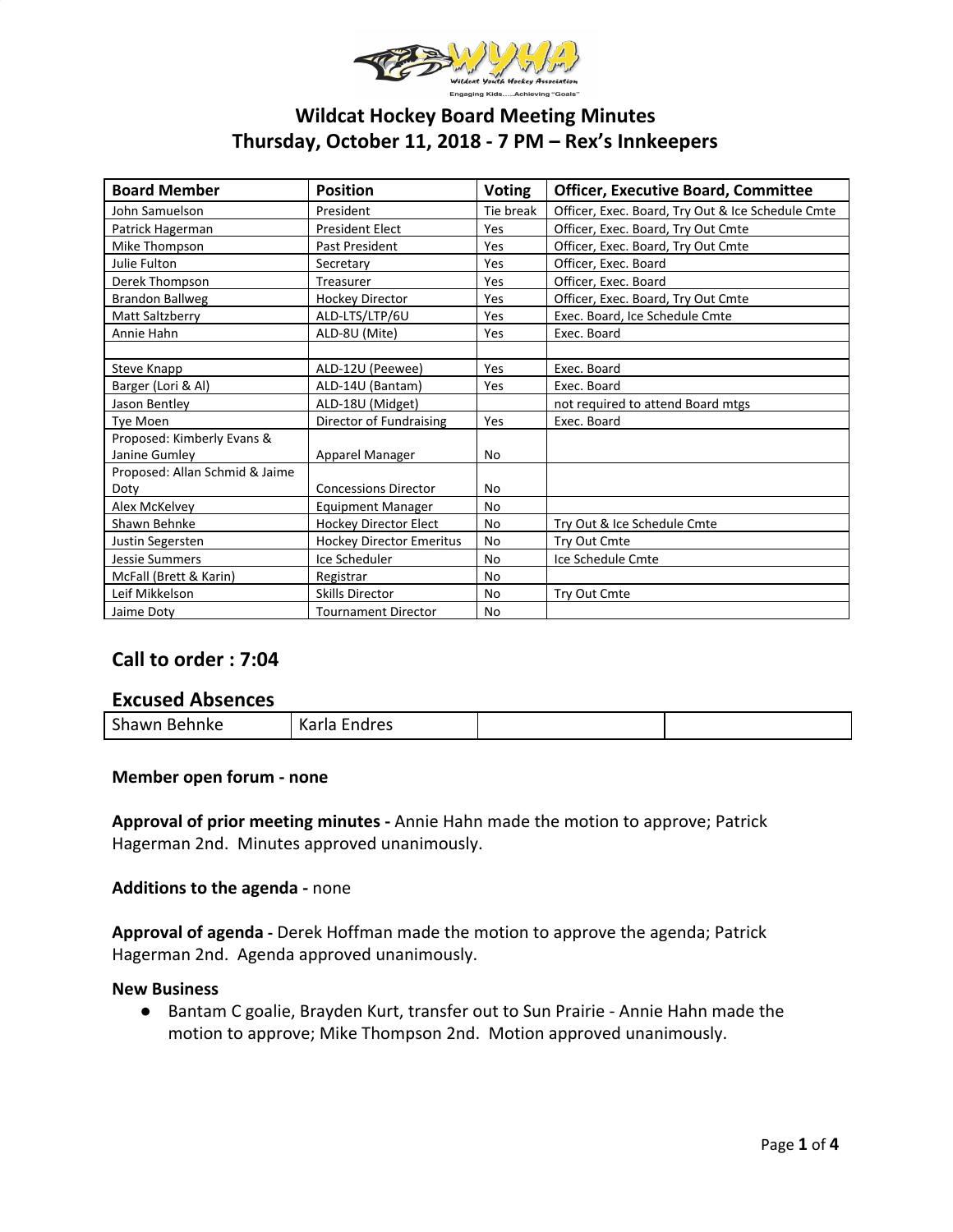

# **Reports By Appointed Board Members**

# **Apparel Manager**

- **●** Apparel orders
	- o First order in
	- o Coach's jackets ordered
	- $\circ$  there will be a 2nd apparel order 11/1/18
- **●** Wildcat Classic T-Shirt special order
	- o will be delivered 10/25/18

# **Director of Concessions**

● Earning \$8 when volunteer work; make \$20/hr when parents buy out hours - need to close this gap

# **Equipment Manager**

- Edgewood has gifted 140 Gatorade water bottles to WYHA
- Thank you sent by Alex

**Ice scheduler -** ice scheduler absent; update given by president

● Sheets of Ice in Sun Prairie and the Shell received - google sign up created for coaches to select ice if they want to purchase more

# **Registrar**

- Double Roster squirt goalies to PeeWee teams
- Midget 8 registered now

# **Skills Director**

- Squirt C2 white and PW C2 invited to skate on Saturdays with LTS for extra ice time
- Stickhandling clinic for squirts being scheduled
- OFF Ice Official training 11/1/18 7pm @ Ice Pond training provided by Larry Carrington from DCHOA - registration will be emailed out; Leif will video
- Free Skate around 100 participants at first event

# **Tournament Director**

- Wildcat Classic
	- o Teams assigned except for 6U
	- o Need Bantam and PeeWee to volunteer as coaches and refs
	- o ETOH liability insurance needs to be turned in

# **Reports By Executive Board Members**

# **Treasurer**

● Approval of bills to pay | Financials –income statement & balance sheet - Steve Knapp made the motion to approve and pay WYHA bills; Annie Hahn 2nd. Motion approved unanimously

# **President**

● Post tryout debrief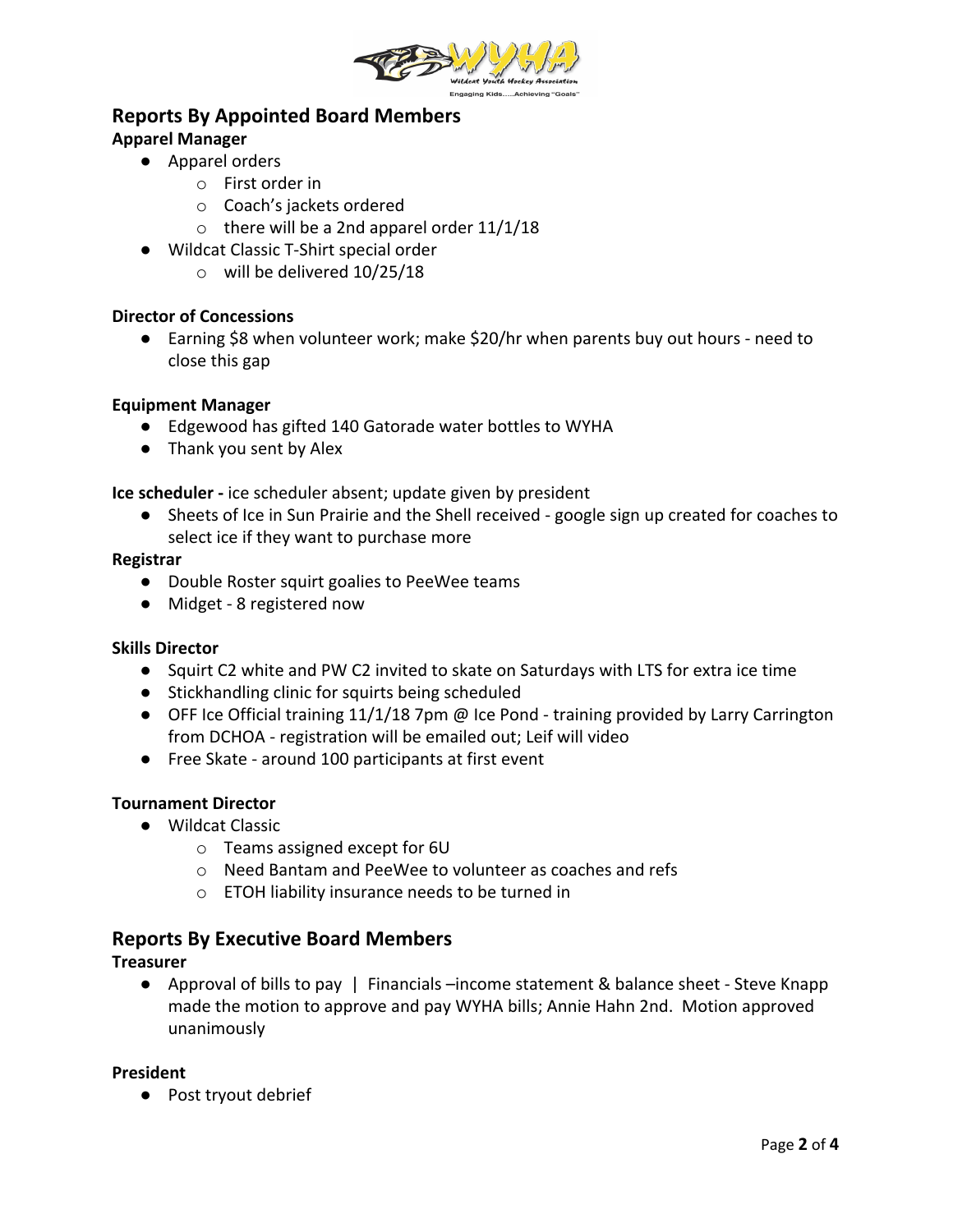

- Non-parent coaches include Amy C, Nick S, Chase Drake, Eric S all paid minimal amt to cover some of their time
- October family skates remaining 10/21/18 and 10/14/18
- No rink rat team this season

# **LTS/LTP/ 6U (mini mite) ALD**

- 30 LTS registered
- 60 LTP and 6U skaters registered

## **8U (mite) ALD**

- Team placements 5 teams
- teams rosters can shuffle mid-year
- can add LTP skaters if they are ready to move up
- Bucky Might Mites -Feb. 8 vs Ohio State, Max 18 skaters play b/n period
- USHL Caps intermission scrimmage & WYHA night Annie H to set up
- Warrior night 12/1/18 intermission scrimmage

**Squirt ALD -** absent Peewee ALD - C1 team needs a goalie **Bantam ALD -** nothing to report

## **Midget ALD -** report given by President (John S)

- Midget team has joined league \$150 covered by WYHA of the \$850 fee
- \$250 will be returned as long as no games are forfeited

## **Director of Fundraising-**

- Bucky Books 39 families sold book, 338 books sold
- Wreaths money due 10/31/8
- Discussion re: selling adds on Mite boards

#### **Secretary**

● Team pictures 10/29/18

## **Hockey Director**

- 1 remaining Bantam to tryout (d/t injury)
- Squirt Goalies will be double rostered to PeeWee

## **President Elect**

- THFF dates November 11th
- Background checks being completed (5 managers, 4 coaches, 9 Board members)
- Coaches need to wear helmets on ice

## **Past President**

- Banners??
- St. Sebastian's gym Dave from Ford's gym now running it
- Purchase add in Cougars book?